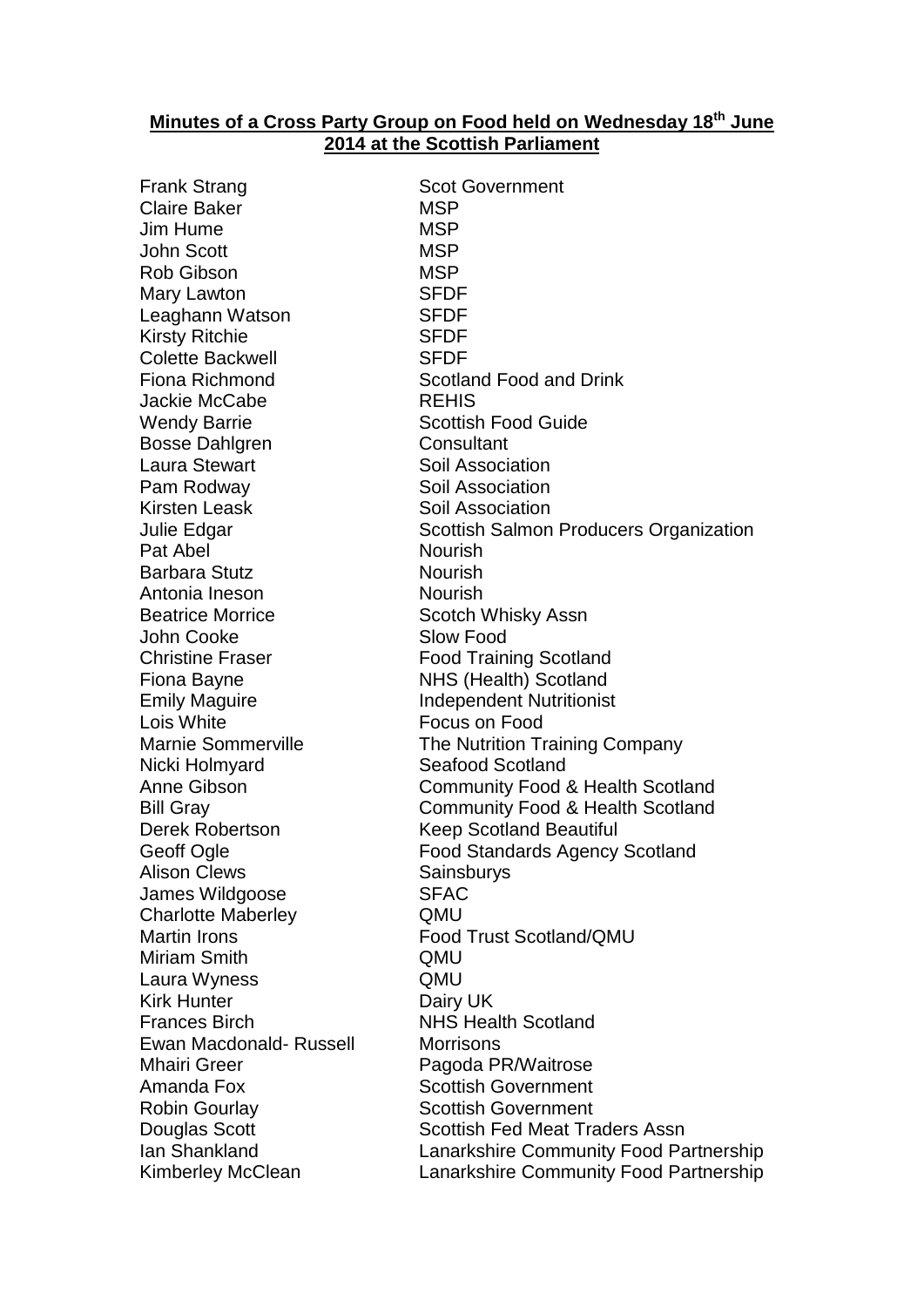# 1. Apologies for absence

These were received from Yvonne Traynor, Fiona Bird, Amanda Brown, John Scott, Graeme Findlay, Robert Burns, Daniel Gotts, Brian Ratcliffe, Alison Sampson, Phil Thomas, Stephen Hutt, Robbie Beattie, Wendy Wrieden, Jon Wilkin, Jennifer Bryson, Pieter van der Graaf, Moyra Burns, Nancy Robson, Sue Bird, Phil Thomas, Willie Fergusson, Martin Meteyard, James Graham and Patrick Harvie.

## 2. Minutes of the Last Meeting

The minutes of the last meeting agreed.

3. Matters Arising

There were no matters arising.

4. Election for Officers

The following were proposed as officers by Colette Backwell, seconded by Christine Fraser and elected.

*Co-Conveners* Rob Gibson MSP (SNP) Patrick Harvie (Green) Jim Hume MSP (LD) Claire Baker MSP (LAB) John Scott MSP (Con)

### *Secretariat*

Mary Lawton Scottish Food and Drink Federation

5. Recipe for Success : The Next Stage in Scotland's Food and Drink **Policy** 

## *Presentation*

Frank Strang (FS) Deputy Director for Food, Drink and Rural Communities Division at the Scottish Government presented the new refreshed Food and Drink Policy launched that morning.

The "Becoming a Good Food Nation Discussion Document" (GFN) was the follow on from the first Scottish National Food and Drink Policy "Recipe for Success (RfS)" launched in 2009.

FS thought RfS had stood the test of time and noted the unprecedented economic growth in the food and drink sector since its launch. The industry's targets had been met years early and were now being increased significantly. There had been progress in collaborative working within the sector and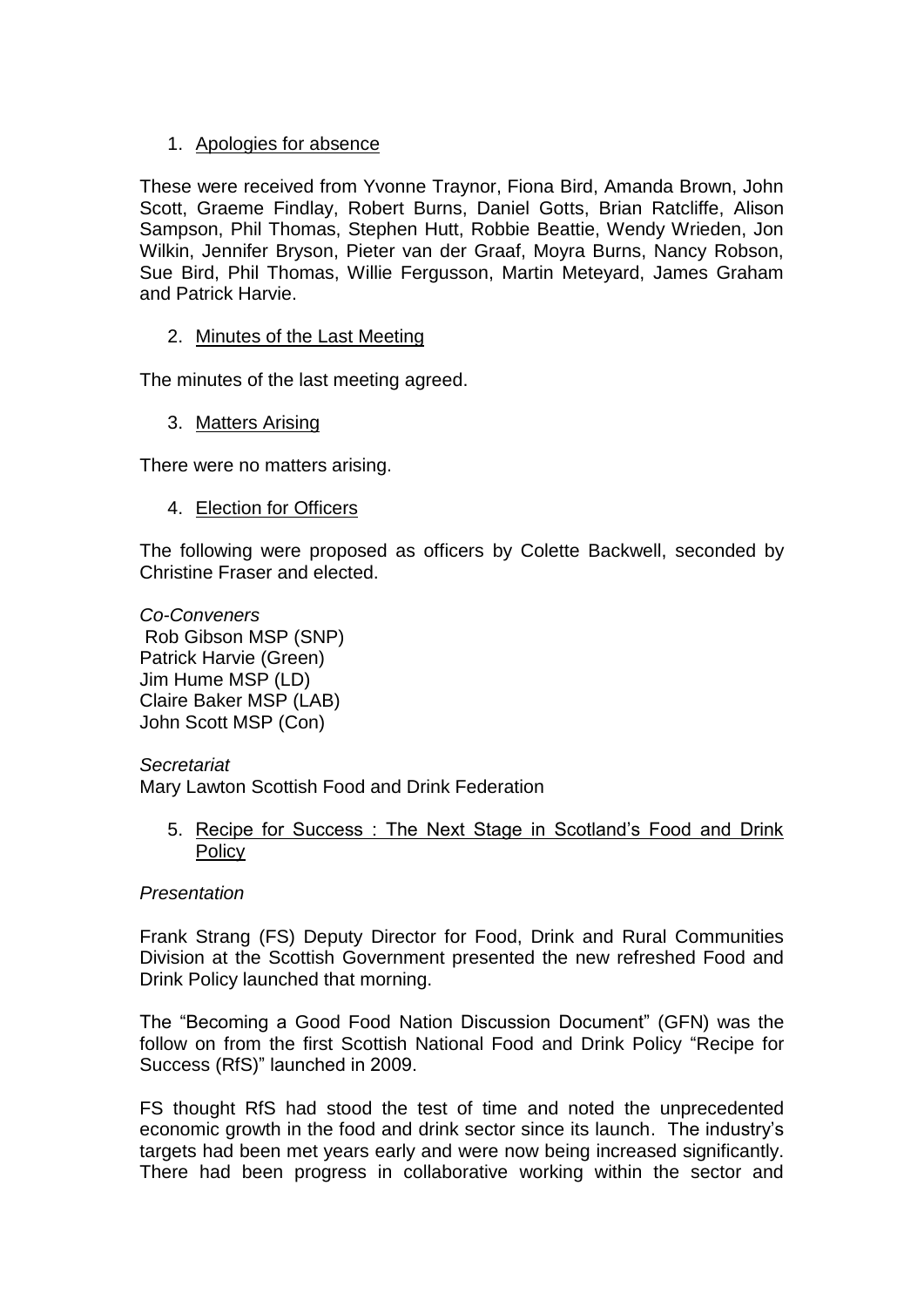between industry and the public sector. Individual companies of all shapes and sizes had grown and been successful alongside great growth in the local food movement around the country, raising a real interest in food.

There had been lots of other progress, for example in schools; a huge number of pupils were being reached by the various food initiatives and there was an increase in the numbers of pupils taking school meals. Big steps forward had also been seen in waste issues; 1.2 million households were now able to recycle food waste.

FS said that was the success story; however there was a paradox in Scotland, which GFN sought to address. We are world renowned for our food and drink, particularly for the quality but we still have huge diet related health issues. It was calculated that the cost of obesity to Scotland each year until 2030 would be the same as the value of 4 Edinburgh tram systems, £3 billion.

Waste was still a huge issue, as a nation one fifth of the food bought each year is wasted. Many people were disconnected from their food; where it comes from, where it is produced and the whole food supply chain. We needed to address our food culture and the paradox between having a reputation for good food and but still as a society having a relationship with food that is a bit dysfunctional.

GFN as the next phase of Recipe for Success Good Food Nation was not starting anew but the next phase of the overarching policy and focussing on these challenges. This did not mean a lack of emphasis on economic growth as that was important still for our economy, for our jobs, for our rural areas, for our image of ourselves but the aim was to address this food culture as well.

At the launch today the aspiration to become a good food nation was presented. There was a lot of discussion around what is meant by this. FS pointed out the strap line that that has been used for a few years "the land of food and drink" renowned around the world for the quality of what we produce. He said Scotland also needed to be a land of food and drink renowned for what we eat and sell every day; so a land of food and drink in its fullest sense. Reputation around food and drink was a reputation of both those things, one reinforces the other.

The vision articulated in the Good Food Nation discussion document is as follows:

*"By 2025 people from every walk of life, will take pleasure in the food served in day by day in Scotland. An increase in Scottish food exports will attract overseas visitors and the quality of the food we serve will be one of the key reasons to travel to Scotland. Everyone will know what constitutes good food and why. All players in Scottish life - from schools, to hospitals, retailers, restaurants, food manufacturers -will be committed to serving such food. Its ready availability will have contributed children's wellbeing and hence outcomes. Scottish suppliers will have developed their offering so that local increasingly equals fresh, healthy and environmentally sound. The most*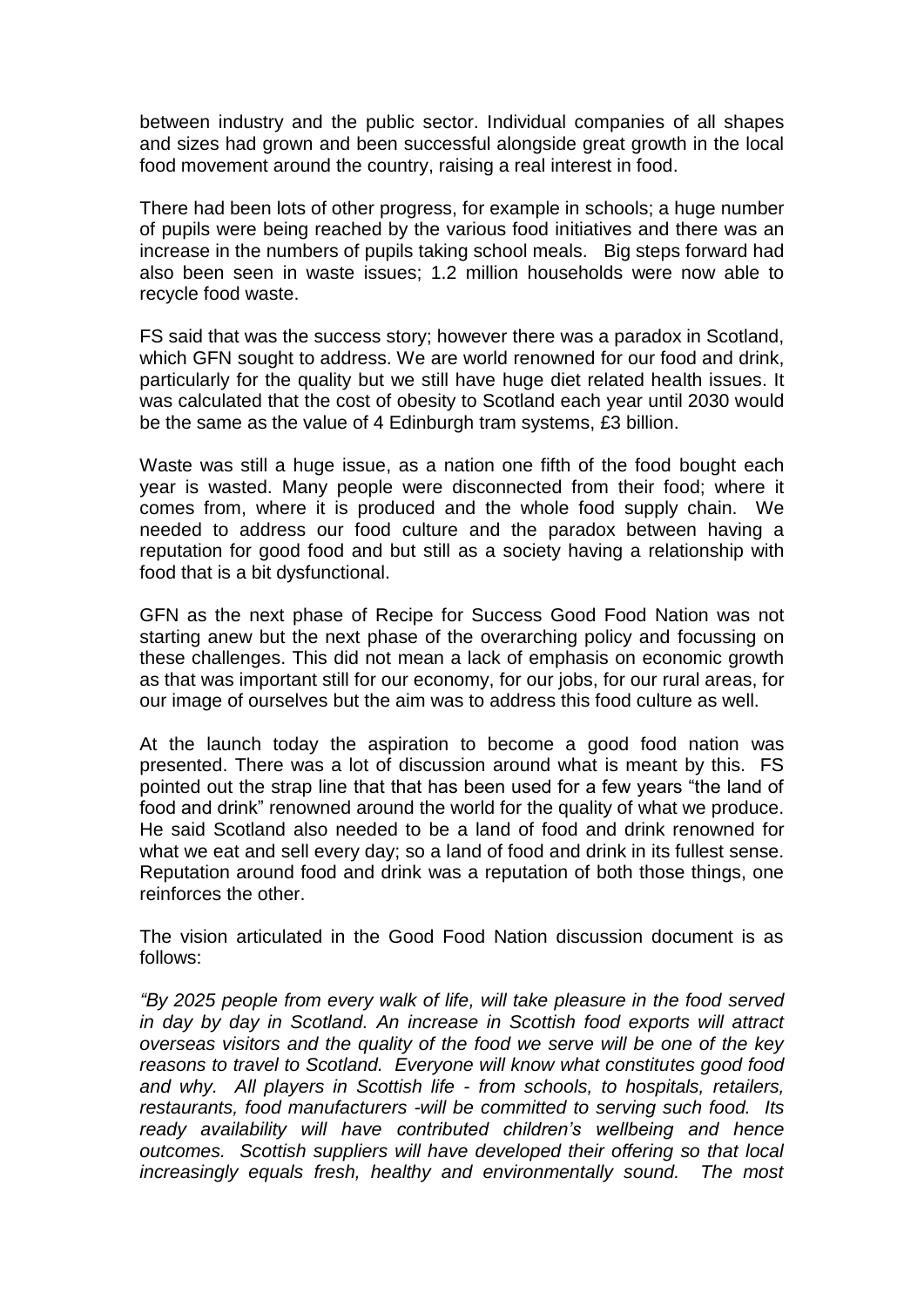*intractable dietary-related diseases will have begun to decline as will the environmental impact locally and worldwide of our food consumption. The food industry will be a thriving and well known feature of local and national economies with each part of Scotland equally proud of its culinary heritage past and present".* 

FS explained that was the vision, what was needed now was a discussion around this. He was very aware of that this would need long term culture change with everyone involved.

To start this off, a Scottish Food Commission would be appointed in the autumn to advise Ministers about what needs to be done and what the key priority areas are. FS thought it was necessary to be more explicit in what GFN was trying to achieve and what targets across the board were.

The Commission would also take on a role promoting the case for good food around the country and working with a local network of good food champions in all walks of life. Scottish Government (SG) would ask the Commission to brief them on the areas where there is work to be done.

FS highlighted that GFN covered food in the public sector. He said work on this had started but there was more to be done on its economic impact and the signal it gave to suppliers that SG was serious about the kind of food wanted, but also that SG were "walking the talk "on food and the public sector are leading by example.

Other plans included developing a specific children's food policy and working with communities to encourage the production and sale of more locally grown food.

Crucially the way forward came down to behavioural change and choices for consumers. In order to do this FS said firstly it was important to look at moving away from relying entirely on 5-a-day public health messages, whilst these are important Scotland needed to be celebrating what it has, the wonderful larder and the joy of cooking.

Secondly the "every walk of life" vision in the document was vital. It was essential that the debate did not to become a middle class "foodie" debate. He questioned how we encourage people from all walks of life to engage in the discussion and think about where their food comes from and how to make good food affordable.

He emphasised that what SG had produced was a discussion document telling the story and asking questions. He asked people to think what a good food nation meant to them and what changes needed to be introduced. He saw the discussion document more as a rallying call asking; what are you going to do, in the short term, in the medium term?

FS said there was a mid-October response date for replies which would be fed into the commission. He asked everyone present to send in their views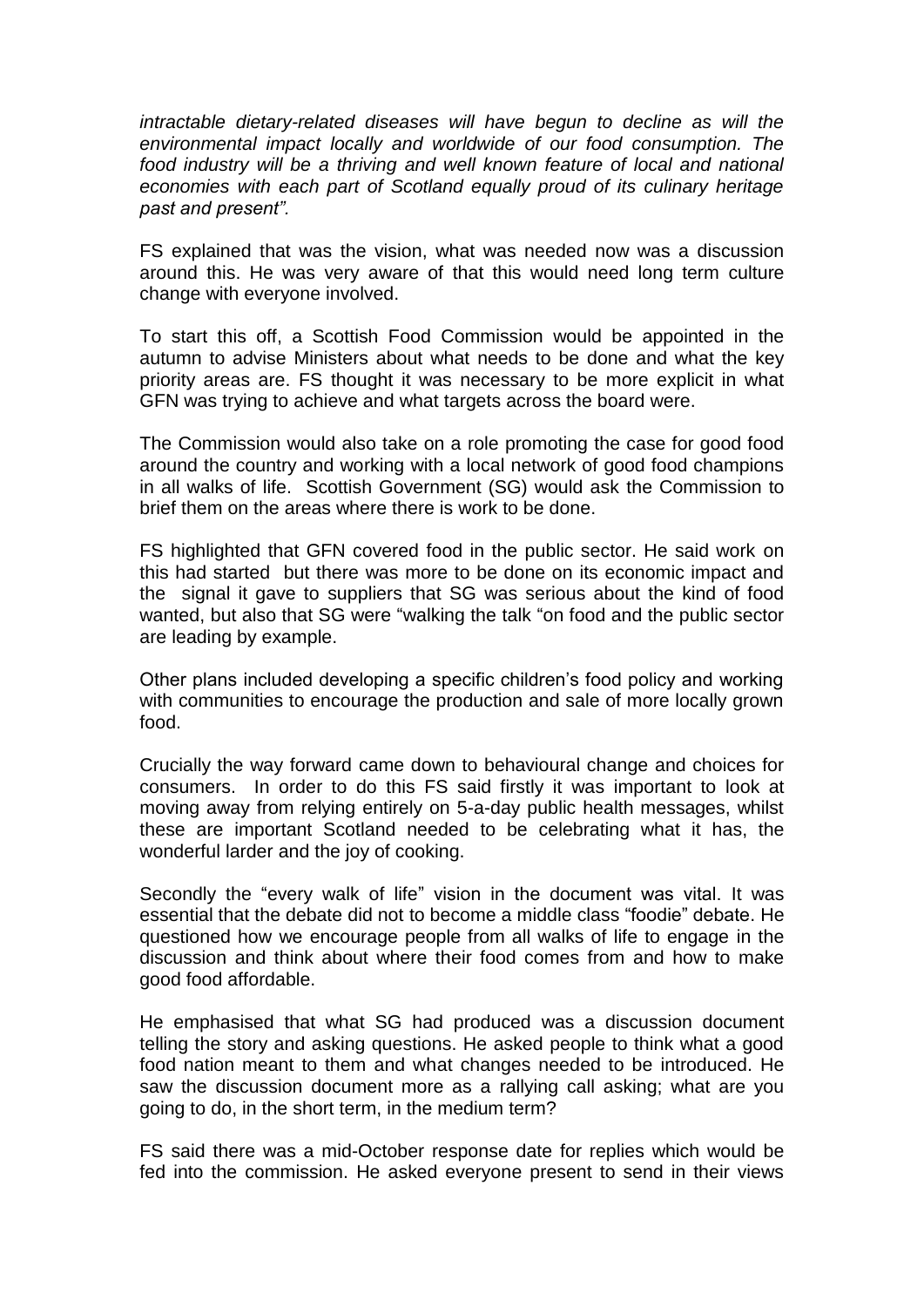and spark debate in their own organizations and spread the message further afield. Mary Lawton agreed to include a link to the document in the minutes. <http://www.scotland.gov.uk/Publications/2014/06/1195>

### **Action: All**

### *Open Debate*

.

**Mary Lawton, Scottish Food and Drink Federation (ML)** noted that the CPG Food had held several themed meetings to discuss the original RfS and minutes of these had been formally submitted.

**Geoff Ogle, Food Standards Agency Scotland** observed it was easy to support the ambition of the document. In terms of the vision, safety and authenticity elements were implicit. Given FS comments around reputation and its importance, "reputation arrived on the back of a snail and leaves on the back of a horse" he felt that, safety, standards and authenticity should be more explicit as of part of the overall ambition.

**FS** agreed that food safety was paramount and needed to be stressed in the ambition. The new Food Standards Scotland Bill was currently going through Parliament and was an opportunity going forward. Richard Lochhead's Cabinet Secretary title had changed that day to encompass the importance of food. FS noted that reporting issues around public health would remain as before in terms of food safety issues

**Christine Fraser, Food Training Scotland** asked why there was such a long time frame of 2025 and whether any of the ideas in the paper could be brought forward.

**FS** agreed that the timescale was long but thought it reflected the huge journey ahead. He felt that whilst the situation in Scotland was better that it was we were not yet a good food nation. The question for everyone was what they could do and when.

**Marnie Sommerville, The Nutrition Training Company (MS)** wondered where the new food commission would sit with the existing Scottish Food Advisory Committee (SFAC) and the New Food Body Scotland structure. MS also queried if there was going to be a review of the dietary targets for Scotland as a result of the SACN report on carbohydrates.

**FS** said SG hadn't yet thought through the implications of the advisory structure but his view was that the food commission would not have any executive responsibility. It was important not to duplicate other groups. For example there needed to be consideration of the Scotland Food and Drink group, working well on economic growth.

**Clare Baker, MSP** said at food was now highlighted as Cabinet Secretary Richard Lochhead's responsibility; but as a topic it was very cross-cutting involving important aspects such as public health. She asked how SG would make the proposed commission cohesive regardless of where issues fit or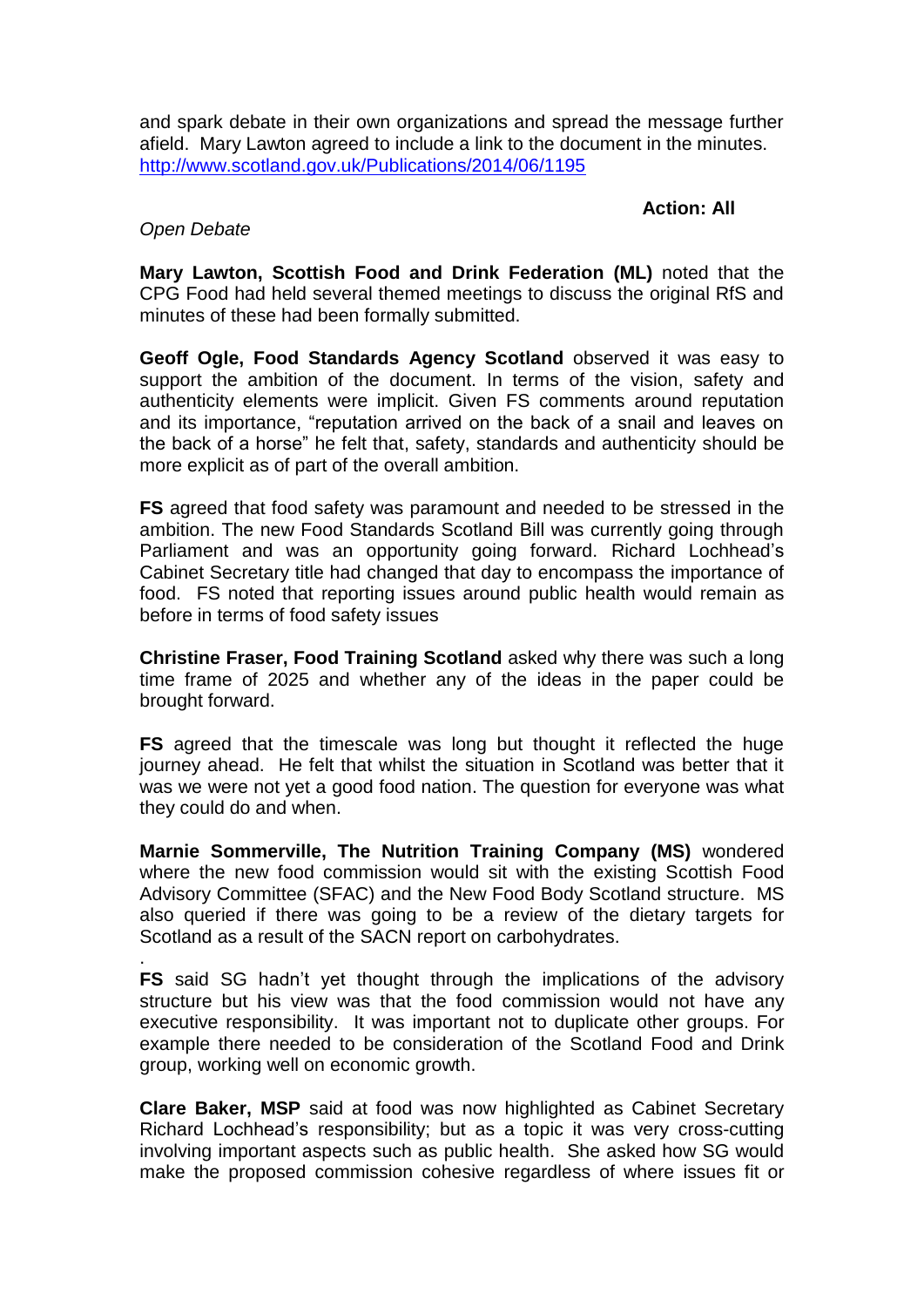whose department will was involved. She gave as an example the land reform document which covered housing, taxation and land.

**FS** recognized that there was no perfect way to balance people having specific responsibilities and accountabilities and joining these up. However he stressed that the document was the fruit of a cabinet discussion and the importance of food and what it meant for everyone's portfolios. For example how does food fit in with education? How does food fit in with health and social care; what about the availability of fresh fruit and veg as part of the solution? It was about the whole government. The mistake would be to change responsibility; it must be about communication, about being very clear about the vision and the outcomes to be achieved. The new food commission should represents the wide range of interests and provide a spread and a balance.

There also needed be a debate around proofing including rural proofing and how to measure progress on outcomes. Some of this would be in statute for example the procurement reform bill where there would be a requirement on public bodies to have a clearly articulated policy for sustainable food. FS was really encouraged that the Commonwealth Games has a food charter that was also being used at the Royal Highland Show.

**James Wildgoose (JW) SFAC** pointed that once the new Food Standards Scotland (FSS) was set up in April 2015 the SFAC would cease to exist.

**JW** thought the discussion document was good and that a certain vagueness was inevitable when you have a discussion document. For him the crucial issue was in terms of nutrition and diet .There seemed to be a huge number of initiatives around this but relatively little in terms of leadership and making things happen. His understanding was that the FSS could provide this and coordination. He noted that the reason for creating the FSS was because the internal government changes that occurred down south, which took nutrition away from the FSA.

**Laura Stewart Soil Association Scotland** added that as well as dietary advice in Scotland which is usually health focused, sustainability should also be included. For example Sweden gave advice about climate friendly and healthy food. She felt we needed this leadership from FSS and all across our government bodies.

**FS** agreed leadership was needed by the FSS and the food commission. Championing was important too and he pointed out that leadership happened everywhere, for example, school chefs can drive change in schools and there are champions of local food around the country.

**Colette Backwell SFDF** asked about initial thinking on the children's food policy.

**FS** said for a whole variety of reasons it was important to get children's food right. It was partly about learning and children conversing about food with their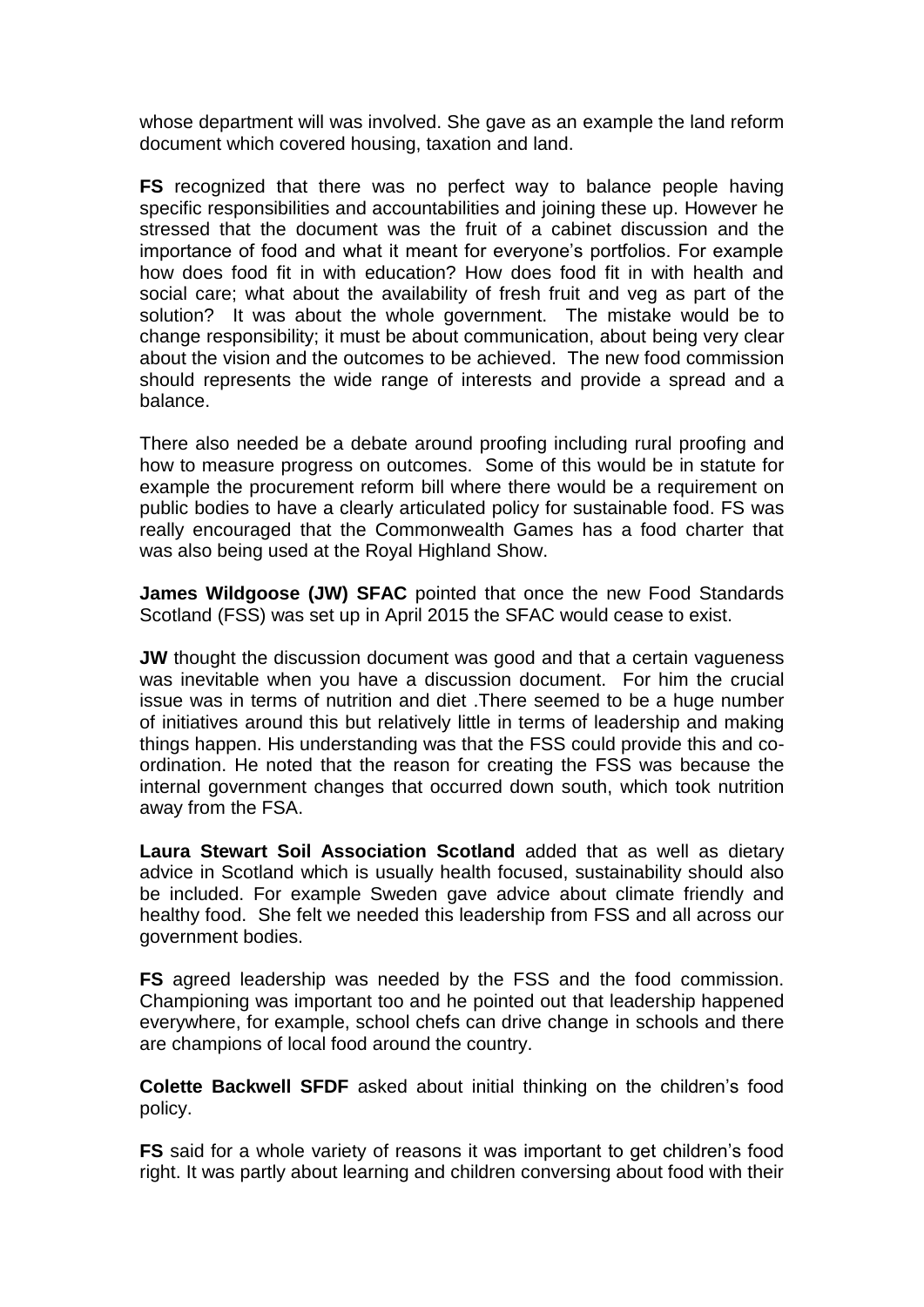parents. Early years were important given how quickly we form habits and how difficult it is to unpick these. FS was impressed with the amount of progress being made in schools and now wanted to look at children's lives outside school and make links around physical activity and children's wellbeing. There was a lot of effort going into the early years collaborative in Scottish Government; FS thought the different food aspects should be looked into. This could possibly lead to the decision that a separate children's food policy was not the best approach but instead the integration of food into these other initiatives.

**Pam Rodway, Soil Association** mentioned the project she was running for crofting connections in taking the crofts back to rural communities. Whilst she thought children's food was important she wanted to see a stronger emphasis on young people's future. There were crofting communities where some crofts were not used to their full potential and there were no role models for children. There was land in Scotland, some of it challenging, that the children would inherit. PR thought GFN needed action championing young people in rural communities, redignifying manual labour and seeing production of food for themselves and their communities as a really vital part of their future.

**FS** agreed there should be a "growing" aspect in the children's food policy. He mentioned current work in schools promoting careers in food, including the SFDF programme.

**Beatrice Morrice**, **Scotch Whisky Association (SWA)** asked how scotch whisky fitted in to the GFN document. The only mention seemed to be about the dominance of exports.

**FS** said whisky was a good example of the economic success and was a key part of what SG was trying to do, for example in the exports and markets. He thought SWA as part of the Scotland Food and Drink partnership worked really well and the work that they did, including sustainability, other food and drink companies could learn from.

**FS** said the term "food" in the GFN document was shorthand for "food and drink". The health agenda was very important and there would always be tensions within a food policy and emphasised SG was not anti-alcohol, only mis-use. There would be some difficult choices to be made, but he believed there could be relationship with alcohol including whisky that was a celebration of life.

**Clare Baker, MSP** noted the tensions in the policy and that some key Scottish products were not healthy. It was important to have that debate with the public; there were strong messages around smoking and alcohol but not food whilst there were huge problems with obesity and health. She asked how GFN would address these.

**FS** thought a mixture of approaches was needed. For example, minimum unit pricing on alcohol was a case where SG was doing something hard edge. There was also the recent publication "Beyond the School Gates" which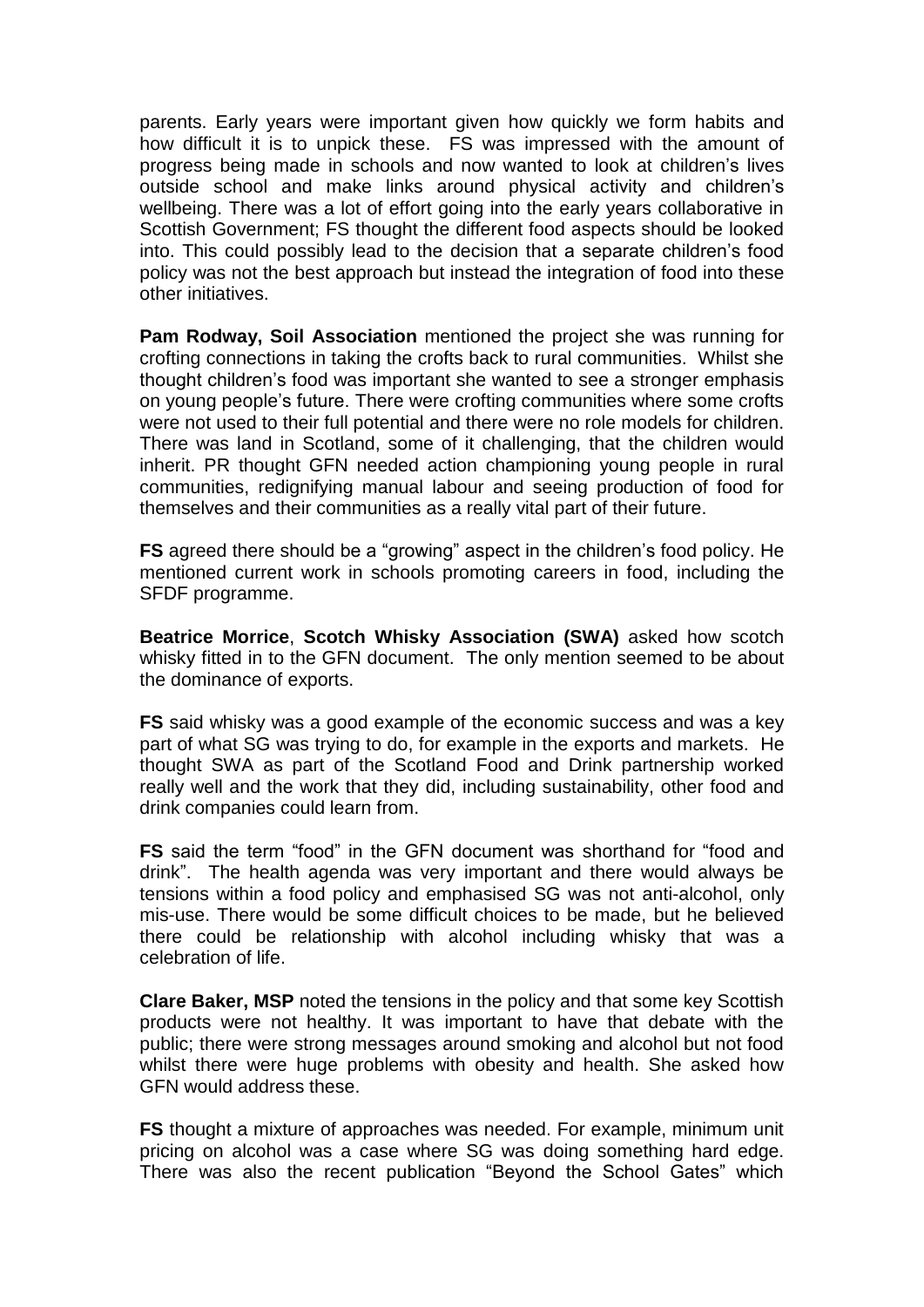encouraged Local Authorities to use the powers they have to regulate fast food outlets around the schools. However FS thought it important not to over legislate and pointed to the voluntary approach in "Supporting Healthy Choices". FS thought it best to have everyone around the table and discuss ways forward.

**Antonia Ineson Nourish (AI)** asked about the role of organic food, it was important with respect to the food for life work in schools, and asked whether there might be a target for organic production in Scotland as a part of GFN.

**FS** answered that SG wanted to encourage organic production and see that organic food was affordable. There was an organic action plan that was being discussed.

**LS Soil Association** reported that there was a Scottish Organic Forum meeting on the 10<sup>th</sup> July at SRUC Crabstone to discuss the organic action plan and its next iteration from 2015 onwards.

On the GFN document generally, LS felt it was good and reflective on the problems that Scotland has. There were synergies with the Soil Association's key message of "Good Food for All". She thought we were going to have to be very brave to achieve the vision by 2025. It would need the breaking down of the barriers in the way the food system works in Scotland. This included public sector procurement where there were issues because of budgets, the rising cost of food, and because we don't pay for the full cost of our food environmentally LS was concerned that the word sustainable wasn't hijacked; it was often just looked at from the economic point of view and thereby skirting over the environmental aspects.

**FS** responded that food security must be part of the way forward too.

**Rob Gibson MSP** reported that in French law allows LA's to designate land for agriculture and not to be sold for another use. The Community Empowerment (Scotland) Bill showed there were issues with allotments. In Scotland there were large numbers of absentee landlords and underused crofts. We needed to encourage people to grow food themselves and the land reform agenda fitted very well with this.

**AI** mentioned the work that was done in Copenhagen where a public procurement initiative drives organic production and thus jobs. She suggested there were lessons to be learnt there.

**FS** said he had visited Copenhagen with Richard Lochhead, in particular the "House of Food" where the day he visited, chefs from all the care homes in Copenhagen were discussing how to use the cheaper cuts of meat and to make them healthy, palatable and attractive using good recipes

**Alison Clews, Sainsburys** said today has been the start of a conversation and asked what was next and what happened after the October deadline.